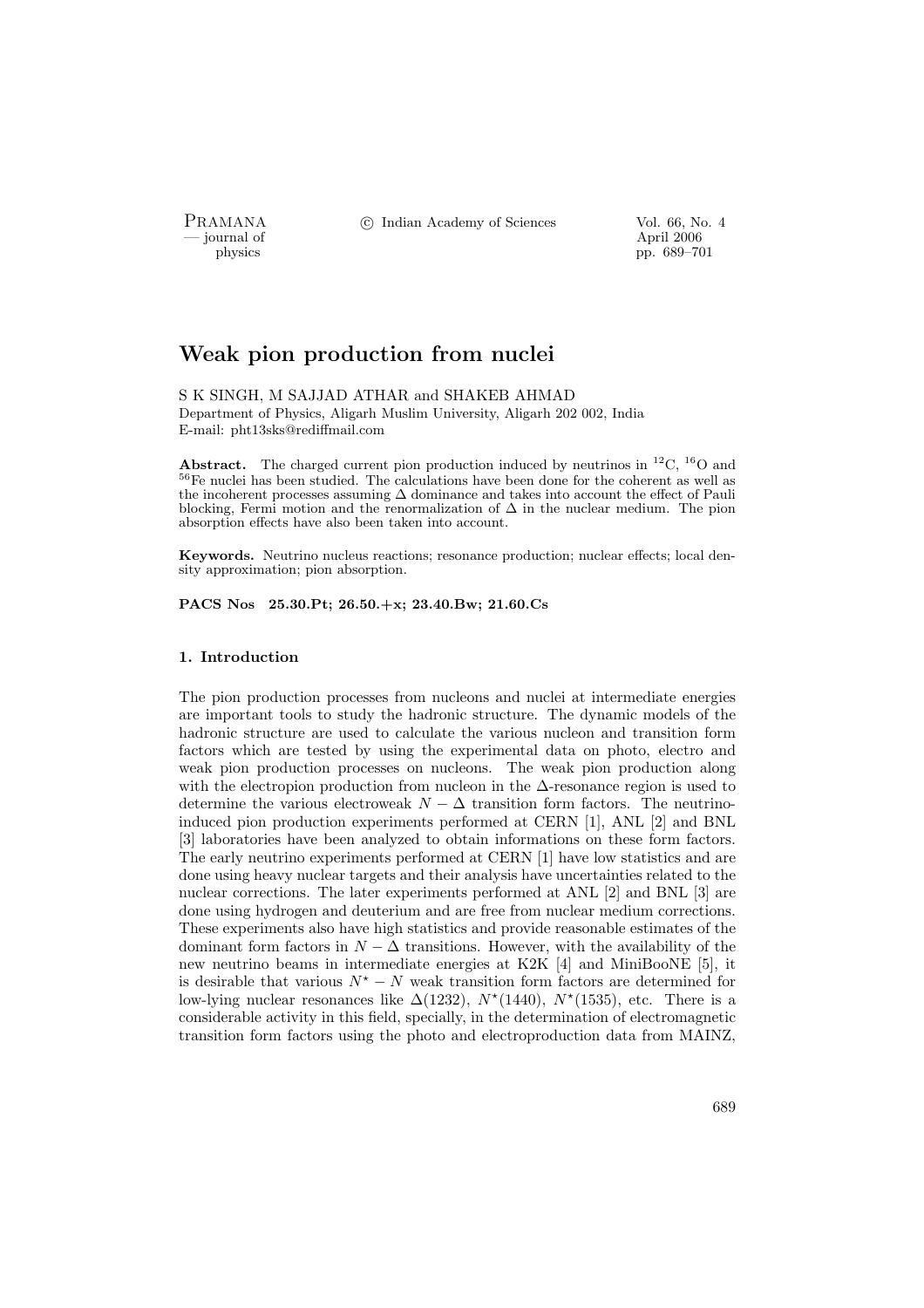

**Figure 1.** The atmospheric  $\nu$ -flux for Kamioka site [7].

BONN and TJNAF laboratories [6]. It is desirable that such attempts be extended to the determination of weak transition form factors also.

Recently, the weak pion production processes have become very important in the analysis of the neutrino oscillation experiments with atmospheric neutrinos. The energy spectrum of atmospheric neutrino at Kamioka site [7], shown in figure 1 is such that the weak pion production contributes about 20% of the quasielastic lepton production and is a major source of uncertainty in the identification of electron and muon events. In particular, the neutral current  $\pi^0$  production contributes to the background of  $e^{\pm}$  production while  $\pi^{\pm}$  production contributes to the background of  $\mu^{\pm}$  production. This is because both the particles, i.e.  $\pi^{0}$  and  $e^{\pm}$  are identified through the detection of photons and  $\pi^{\pm}$  and  $\mu^{\pm}$  are identified through single track events in the detection of neutrino oscillation experiments. Moreover, the neutral current  $\pi^0$  production plays a very important role in distinguishing between the two oscillation mechanisms  $\nu_{\mu} \rightarrow \nu_{\tau}$  and  $\nu_{\mu} \rightarrow \nu_{s}$  [8].

The neutrino oscillation experiments are generally performed with detectors which use materials with nuclei like  ${}^{12}C, {}^{16}O, {}^{56}Fe,$  etc. as targets. It is therefore desirable that nuclear medium effects be studied in the production of leptons and pions induced by the atmospheric as well as accelerator neutrinos used in these neutrino oscillation experiments.

There have been many attempts in the past to calculate the weak pion production [9], but very few attempts have been made to estimate the nuclear effects and their influence on the weak pion production in nuclei [10]. Recent experiments on neutrino oscillation experiments with atmospheric and accelerator neutrinos in the intermediate energy region have started a fresh interest in the study of weak pion production of pions from nuclei [11–13]. We report in this paper the results of a calculation of the weak pion production in nucleus assuming ∆ dominance. The effect of Pauli blocking, Fermi motion and renormalization of weak  $\Delta$  properties in the nuclear medium are taken into account in a local density approximation following the methods of ref. [13].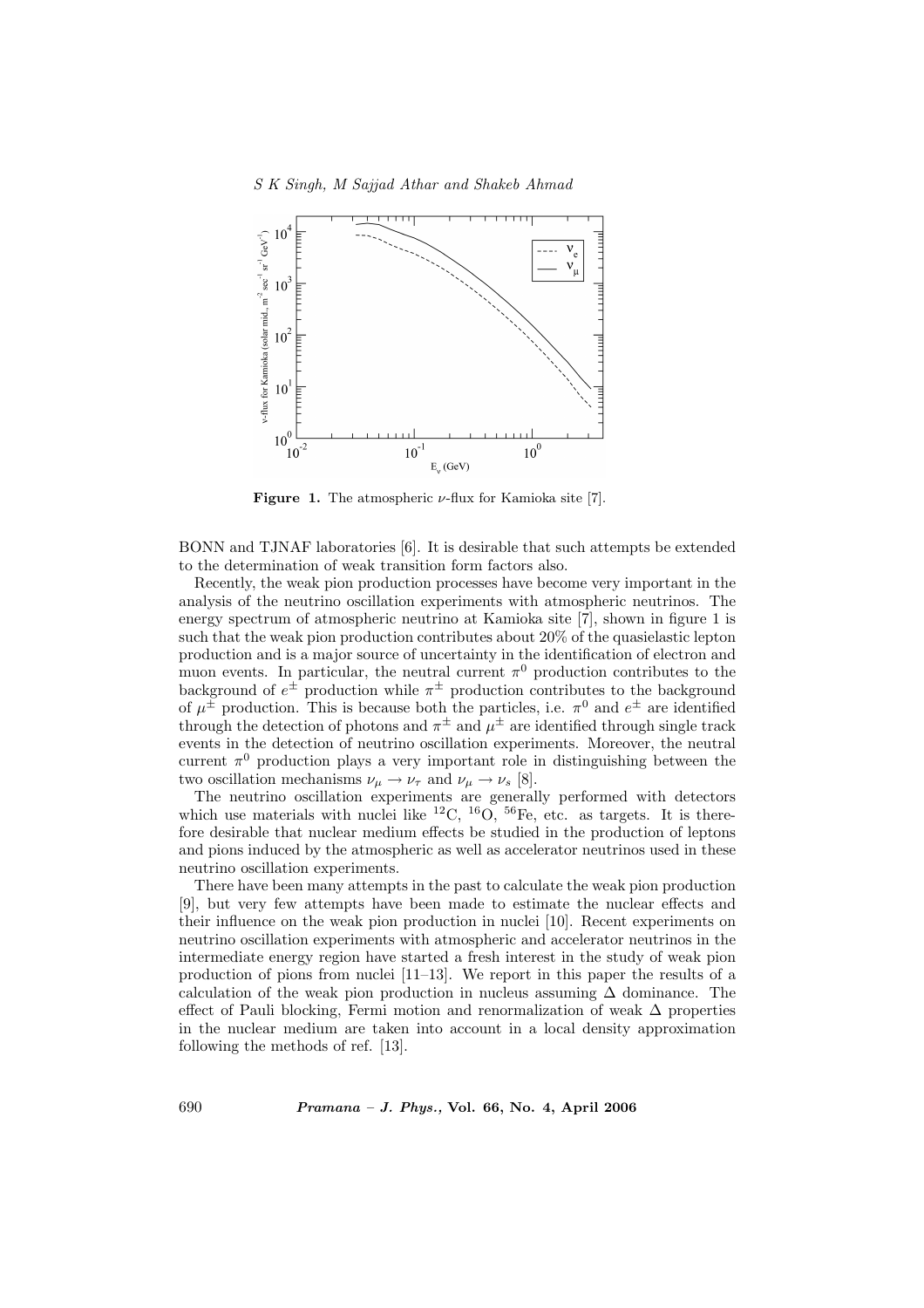In §2, we describe the matrix elements for the production of  $\Delta$  resonance from free nucleons using the information about the  $N - \Delta$  transition form factors as determined from experiments. These matrix elements are then used to calculate the weak pion production in nuclei. We have described and discussed the incoherent weak production of pions in §3 and the coherent weak pion production in §4 with conclusion given in §5.

#### 2. Weak pion production from nucleons

The weak pion production processes like

$$
\nu_l(\bar{\nu}_l) + N \to l^-(l^+) + N + \pi^{\alpha} \tag{1}
$$

and

$$
\nu_l(\bar{\nu}_l) + N \to \nu_l(\bar{\nu}_l) + N + \pi^{\beta},\tag{2}
$$

where N can be a proton or a neutron and  $\pi^{\alpha}(\beta)$  are the different possible charged states  $(\pi^+, \pi^-)$  and  $\pi^0$  of the pions produced and are determined by the lepton number and charge conservation in the charged current and neutral current reactions in eqs (1) and (2) respectively.

The pion production induced by charged current neutrino interaction is calculated in the standard model of electroweak interactions using the Lagrangian given by

$$
L = \frac{G_{\mathcal{F}}}{\sqrt{2}} l_{\mu}(x) J^{\mu}(x)^{W},\tag{3}
$$

where  $l_\mu(x) = \bar{\psi}(k')\gamma_\mu(1-\gamma_5)\psi(k)$  and  $J^\mu(x)^W$  is the hadronic current given by  $J^{\mu}(x)^{W} = \cos \theta_c (V^{\mu}(x) + A^{\mu}(x) + \text{h.c.})$  for the charged current reactions.

The matrix element of the hadronic current  $J^{\mu W}$  is generally calculated using the nucleon and meson exchanges and the resonance excitation diagrams. However, it has been shown that in the intermediate energy region of about 1 GeV, the dominant contribution to the pion production from nucleons as well as from nuclei comes from the  $\Delta$  resonance due to very strong P-wave pion nucleon coupling leading to ∆ resonance. Furthermore, the angular distribution and the energy distribution of the pions is dominated by the  $\Delta$  contribution while the other diagrams contribute to the tail region due to the interference of the nucleon and meson exchange diagrams with the  $\Delta$  resonance diagram [12,14].

In this model the matrix element for the neutrino excitation of the  $\Delta$  resonance through charged current reaction, i.e.

$$
\nu_l(k) + p(p) \to l^-(k') + \Delta^{++}(p') \tag{4}
$$

and

$$
\nu_l(k) + n(p) \to l^-(k') + \Delta^+(p') \tag{5}
$$

is written as

Pramana – J. Phys., Vol. 66, No. 4, April 2006 691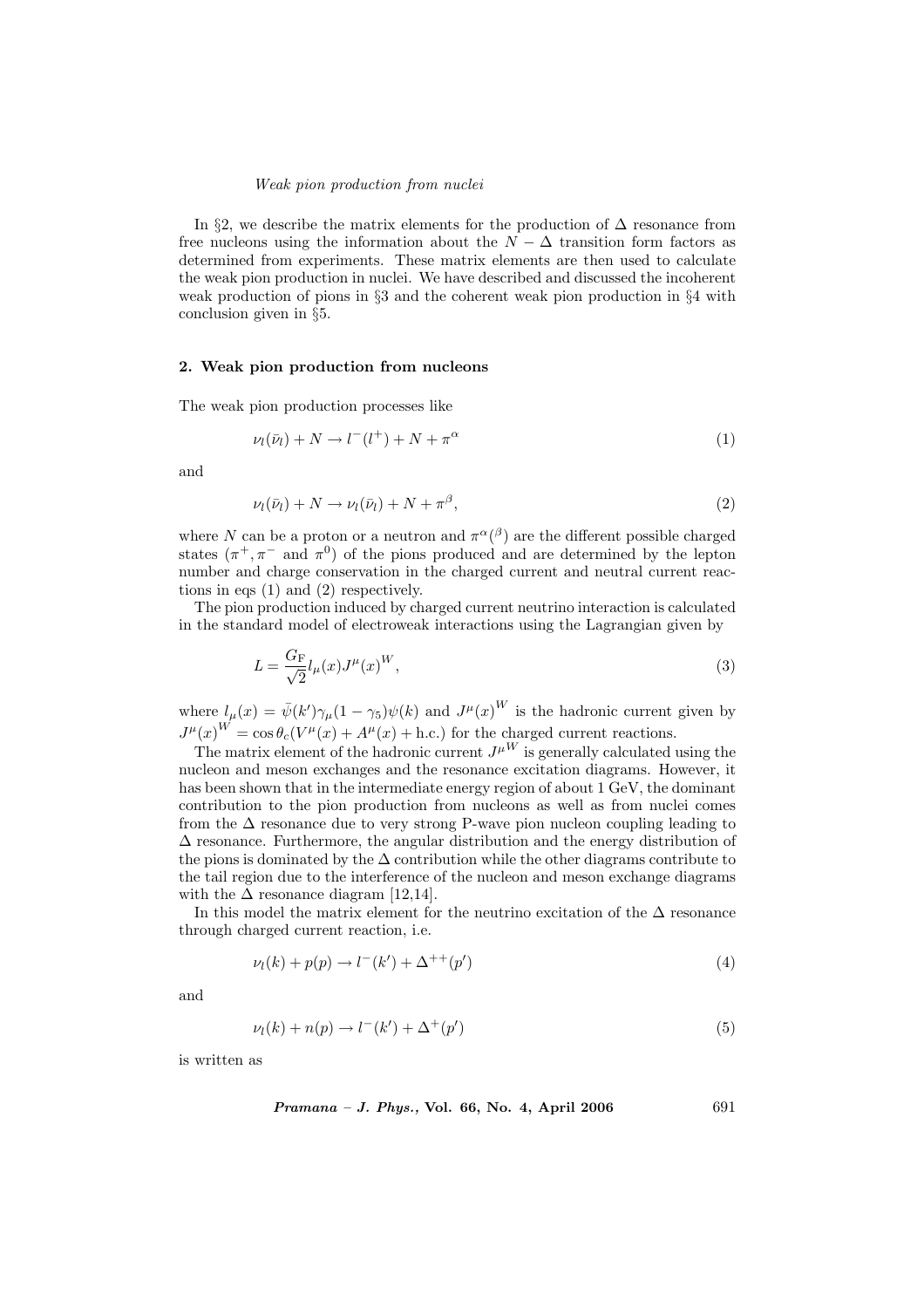S K Singh, M Sajjad Athar and Shakeb Ahmad

$$
T = \frac{G_{\rm F}}{\sqrt{2}} \cos \theta_c l_\mu (V^\mu + A^\mu),\tag{6}
$$

where  $l_{\mu}$  is the leptonic current and  $V^{\mu}$  and  $A^{\mu}$  define the vector and axial vector part of the transition hadronic current between N and  $\Delta$  states for the charged current interaction. The most general form of the matrix elements of hadronic currents between the p and  $\Delta^{++}$  states, in eq. (4) are given by [2,9,13]:

$$
\langle \Delta^{++} | V^{\mu} | p \rangle = \sqrt{3} \bar{\psi}_{\alpha} (p') \left[ \left( \frac{C_3^{\rm V}(q^2)}{M} (g^{\alpha \mu} \not q - q^{\alpha} \gamma^{\mu}) \right. \right. \\ \left. + \frac{C_4^{\rm V}(q^2)}{M^2} (g^{\alpha \mu} q \cdot p' - q^{\alpha} p'^{\mu}) \right. \\ \left. + \frac{C_5^{\rm V}(q^2)}{M^2} (g^{\alpha \mu} q \cdot p - q^{\alpha} p^{\mu}) + \frac{C_6^{\rm V}(q^2)}{M^2} q^{\alpha} q^{\mu} \right) \gamma_5 \right] u(p), (7)
$$
  

$$
\langle \Delta^{++} | A^{\mu} | p \rangle = \sqrt{3} \bar{\psi}_{\alpha} (p') \left[ \left( \frac{C_3^{\rm A}(q^2)}{M} (g^{\alpha \mu} \not q - q^{\alpha} \gamma^{\mu}) \right. \\ \left. + \frac{C_4^{\rm A}(q^2)}{M^2} (g^{\alpha \mu} q \cdot p' - q^{\alpha} p'^{\mu}) \right. \\ \left. + C_5^{\rm A}(q^2) g^{\alpha \mu} + \frac{C_6^{\rm A}(q^2)}{M^2} q^{\alpha} q^{\mu} \right) \right] u(p). \tag{8}
$$

Here  $\psi_{\alpha}(p')$  and  $u(p)$  are the Rarita Schwinger and Dirac spinors for  $\Delta$  and nucleon of momenta p' and p respectively,  $q = p' - p = k - k'$  is the momentum transfer and  $C_i^{\rm V}$  ( $i = 3$ –6) are vector and  $C_i^{\rm A}$  ( $i = 3$ –6) are axial vector transition form factors. The vector form factors  $C_i^V$   $(i = 3-6)$  are determined by using the conserved vector current (CVC) hypothesis which gives  $C_6^V(q^2) = 0$  and relates  $C_i^V(i = 3, 4, 5)$  to the electromagnetic form factors which are determined from photoproduction and electroproduction of  $\Delta$ 's. Using the analysis of these experiments [12,15] we take for the vector form factors

$$
C_5^V = 0
$$
,  $C_4^V = -\frac{M}{M_{\Delta}} C_3^V$ 

and

$$
C_3^V(q^2) = \frac{2.05}{(1 - \frac{q^2}{M_V^2})^2}, \quad M_V^2 = 0.54 \text{ GeV}^2.
$$
 (9)

The axial vector form factor  $C_6^{\text{A}}(q^2)$  is related to  $C_5^{\text{A}}(q^2)$  using PCAC and is given by

$$
C_6^{\mathcal{A}}(q^2) = C_5^{\mathcal{A}}(q^2) \frac{M^2}{m_{\pi}^2 - q^2}.
$$
\n(10)

The remaining axial vector form factor  $C_{i=3,4,5}^{A}(q^2)$  are taken from the experimental analysis of the neutrino experiments producing  $\Delta$ 's in proton and deuteron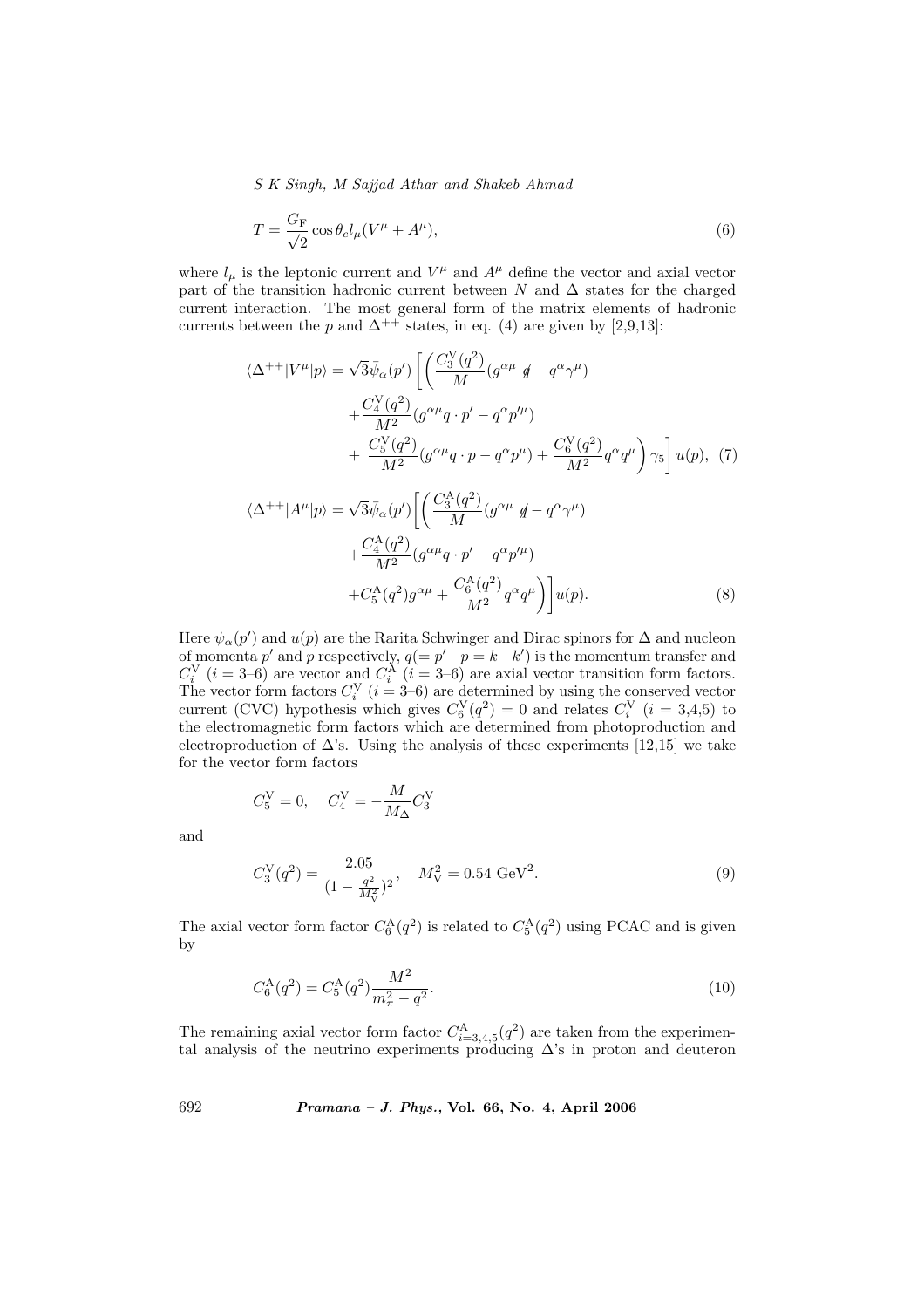targets [2,3]. These form factors are not uniquely determined but the following parametrizations give a satisfactory fit to the data

$$
C_{i=3,4,5}^{\mathcal{A}}(q^2) = C_i^{\mathcal{A}}(0) \left[ 1 + \frac{a_i q^2}{b_i - q^2} \right] \left( 1 - \frac{q^2}{M_{\mathcal{A}}^2} \right)^{-2}
$$
 (11)

with  $C_3^{\text{A}}(0) = 0, C_4^{\text{A}}(0) = -0.3, C_5^{\text{A}}(0) = 1.2, a_4 = a_5 = -1.21, b_4 = b_5 = 2 \text{ GeV}^2,$  $M_A = 1.28$  GeV. Using the hadronic current given in eqs (7) and (8), the energy spectrum of the outgoing leptons is given by

$$
\frac{\mathrm{d}^2 \sigma}{\mathrm{d}E_{k'} \mathrm{d}\Omega_{k'}} = \frac{1}{8\pi^3} \frac{1}{MM'} \frac{k'}{E_{\nu}} \frac{\frac{\Gamma(W)}{2}}{(W - M')^2 + \frac{\Gamma^2(W)}{4}} L_{\mu\nu} J^{\mu\nu},\tag{12}
$$

where  $W =$ p  $\sqrt{(p+q)^2}$  and M' is the mass of  $\Delta$ ,

$$
L_{\mu\nu} = \bar{\Sigma}\Sigma l_{\mu}^{\dagger}l_{\nu} = L_{\mu\nu}^{S} + iL_{\mu\nu}^{\mathcal{A}}
$$
  
\n
$$
= k_{\mu}k_{\nu}^{\prime} + k_{\mu}^{\prime}k_{\nu} - g_{\mu\nu}k \cdot k^{\prime} + i\epsilon_{\mu\nu\alpha\beta}k^{\alpha}k^{\prime\beta},
$$
  
\n
$$
J^{\mu\nu} = \bar{\Sigma}\Sigma J^{\mu\dagger}J^{\nu}
$$
\n(13)

and is calculated with the use of spin  $\frac{3}{2}$  projection operator  $P^{\mu\nu}$  defined as

$$
P^{\mu\nu} = \sum_{\text{spins}} \psi^{\mu} \bar{\psi^{\nu}}
$$

and is given by

$$
P^{\mu\nu} = -\frac{\rlap{/}p' + M'}{2M'} \left( g^{\mu\nu} - \frac{2}{3} \frac{p'^{\mu} p'^{\nu}}{M'^2} + \frac{1}{3} \frac{p'^{\mu} \gamma^{\nu} - p'^{\nu} \gamma_{\mu}}{M'} - \frac{1}{3} \gamma^{\mu} \gamma^{\nu} \right). \tag{14}
$$

In eq. (12), the decay width  $\Gamma$  is taken to be an energy-dependent P-wave decay width given by

$$
\Gamma(W) = \frac{1}{6\pi} \left(\frac{f_{\pi N\Delta}}{m_{\pi}}\right)^2 \frac{M}{W} |\mathbf{q}_{cm}|^3 \Theta(W - M - m_{\pi}) \tag{15}
$$

where

$$
|\mathbf{q}_{cm}| = \frac{\sqrt{(W^2 - m_{\pi}^2 - M^2)^2 - 4m_{\pi}^2 M^2}}{2W}
$$

and M is the mass of nucleon. The step function  $\Theta$  denotes the fact that the width is zero for the invariant masses below the  $N\pi$  threshold.  $|\mathbf{q}_{cm}|$  is the pion momentum in the rest frame of the resonance.

## 3. Weak pion production in nuclei

The reaction (given in eqs (4) and (5)) taking place in the nucleus produces  $\Delta^{++}$ or  $\Delta^+$  which give rise to pions as decay product through  $\Delta \to N\pi$  channel. In the

Pramana – J. Phys., Vol. 66, No. 4, April 2006 693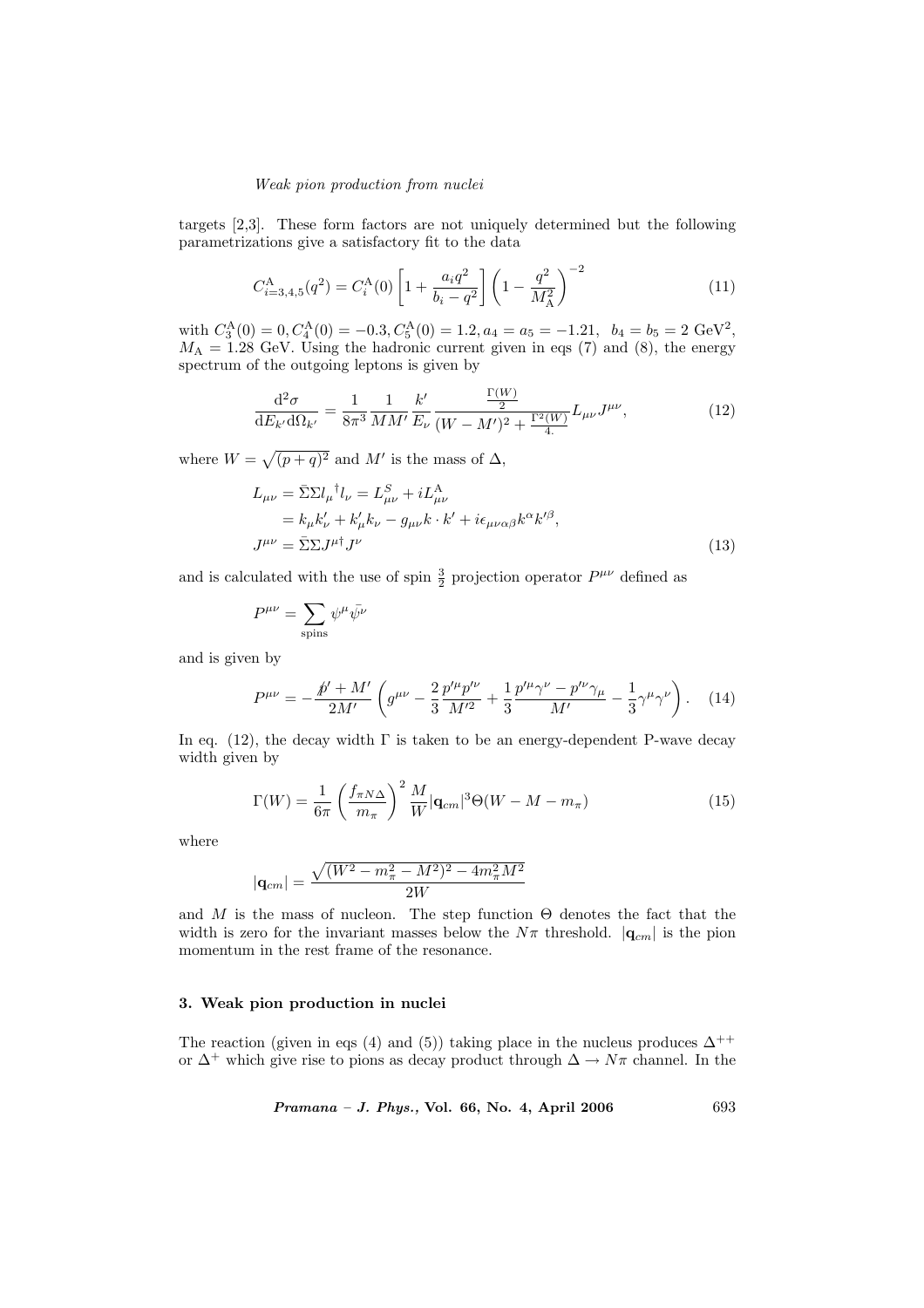### S K Singh, M Sajjad Athar and Shakeb Ahmad

incoherent pion production process only these pions are observed and no observation is made on other hadrons. However, in the nucleus there is a possibility, that the  $\Delta$  produced in the reaction decays producing a pion such that the nucleus stays in the ground state. This leads to the process of coherent production of pions which are characterized by the forward production of pions in the direction of the lepton momentum transfer as the recoil of the nucleus is very small and negligible.

In the following we discuss separately the incoherent and coherent production of pions in the nuclei.

## 3.1 Incoherent weak production of pions

When the reaction given by eqs  $(4)$  or  $(5)$  takes place in the nucleus, the neutrino interacts with the nucleon moving inside the nucleus of density  $\rho(r)$  with its corresponding momentum  $\vec{p}$  constrained to be below its Fermi momentum  $k_{\mathrm{F}_{n,p}}(r) = \left[3\pi^2 \rho_{n,p}(r)\right]^{1/3}, \rho_n(r)$  and  $\rho_p(r)$  are the neutron and proton nuclear densities. The produced  $\Delta$ 's have no such constraints on their momentum. These  $\Delta$ 's decay through various decay channels in the medium. The production of  $\Delta$ in the nucleus, leads to pion as it decays into nucleon and pion through  $\Delta \rightarrow N\pi$ channel. However, these nucleons have to be above the Fermi momentum  $p_F$  of the nucleon in the nucleus thus inhibiting the decay as compared to the free decay of the  $\Delta$  described by  $\Gamma$  in eq. (12). Therefore, in the nuclear medium the decay width  $\Gamma$  in eq. (15) is to be modified in the nuclear medium.

The modification of Γ due to Pauli blocking of nucleus has been studied in detail in electromagnetic and strong interactions [16]. The modified  $\Delta$  decay width, i.e.  $Γ$  is written as [16]:

$$
\tilde{\Gamma} = \frac{1}{6\pi} \left(\frac{f_{\pi N\Delta}}{m_{\pi}}\right)^2 \frac{M|\mathbf{q}_{cm}|^3}{W} F(k_{\rm F}, E_{\Delta}, k_{\Delta}) \Theta(W - M - m_{\pi}),\tag{16}
$$

where  $F(k_{\rm F}, E_{\Delta}, k_{\Delta})$  is the Pauli correction factor given by

$$
F(k_{\rm F}, E_{\Delta}, k_{\Delta}) = \frac{k_{\Delta}|\mathbf{q}_{cm}| + E_{\Delta}E'_{p_{cm}} - E_{\rm F}W}{2k_{\Delta}|\mathbf{q}'_{cm}|}
$$
(17)

where  $k_F$  is the Fermi momentum,  $E_F =$  $k_{\text{F}}$  is the Fermi momentum,  $E_{\text{F}} = \sqrt{M^2 + k_{\text{F}}^2}$ ,  $k_{\Delta}$  is the  $\Delta$  momentum and  $E_{\Delta} = \sqrt{W + k_{\Delta}^2}.$ 

Moreover, in the nuclear medium there are additional decay channels now open due to two-body and three-body absorption processes like  $\Delta N \to NN$  and  $\Delta NN \to$  $NNN$  through which  $\Delta$ 's disappear in the nuclear medium without producing a pion while a two-body  $\Delta$  absorption process like  $\Delta N \to \pi NN$  gives rise to some more pions. These nuclear medium effects on  $\Delta$  propagation are included by using a  $\Delta$  propagator in which the  $\Delta$  propagator is written in terms of  $\Delta$  self-energy  $\Sigma_{\Delta}$ . This is done by using a modified mass and width of  $\Delta$  in the nuclear medium, i.e.  $M_{\Delta} \to M_{\Delta} + \text{Re} \Sigma_{\Delta}$  and  $\Gamma \to \Gamma - \text{Im} \Sigma_{\Delta}$ . There are many calculations of  $\Delta$ self-energy  $\Sigma_{\Delta}$  in the nuclear medium [16–19] and we use the results of [16], where the density dependence of real and imaginary parts of  $\Sigma_{\Delta}$  are parametrized in the following form: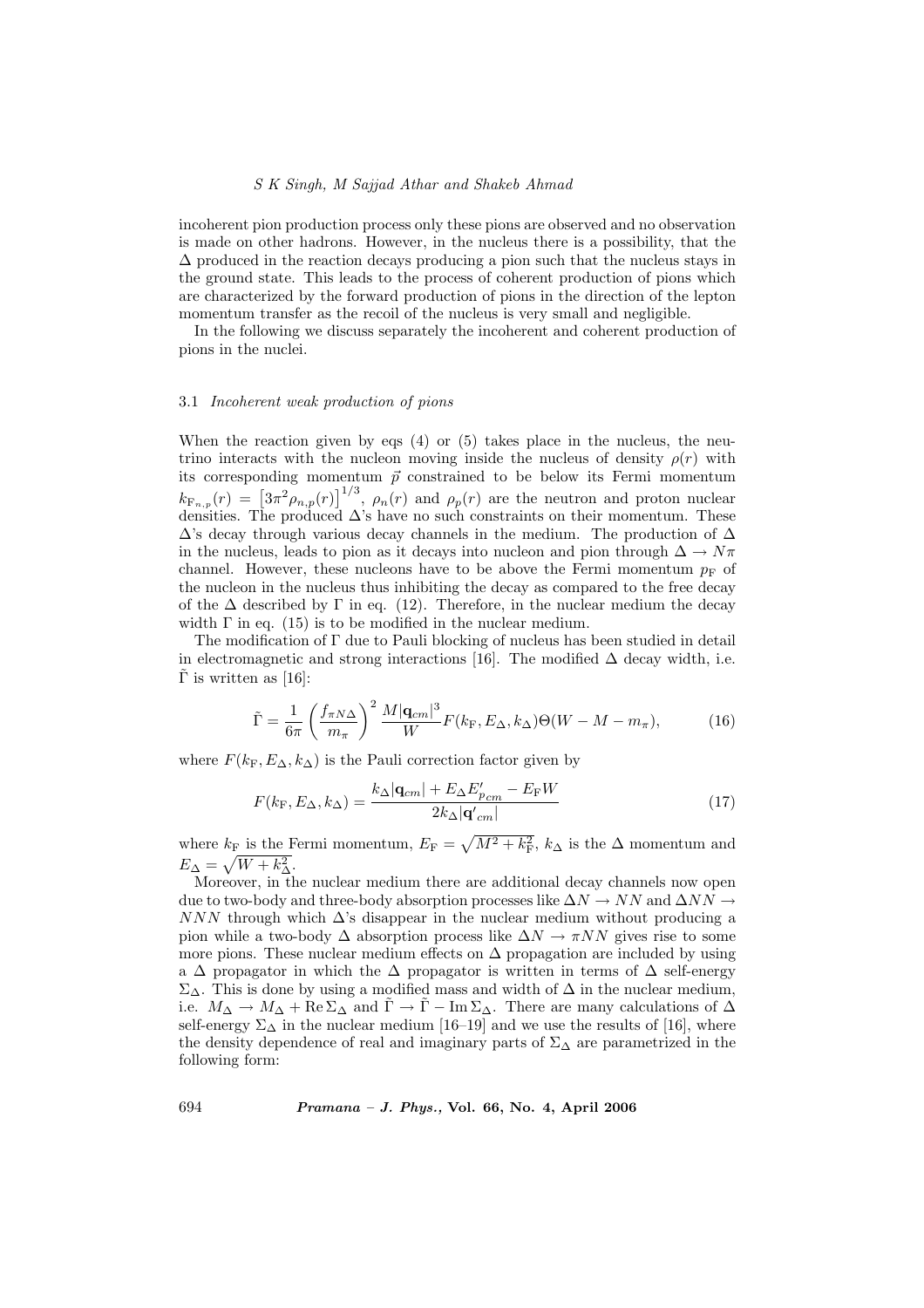Weak pion production from nuclei

Table 1. Coefficients of eqs (18) and (19) for an analytical interpolation of Im  $\Sigma_{\Delta}$ .

|                  | $C_{Q}$<br>(MeV) | $C_{A2}$<br>(MeV) | $C_{A3}$<br>(MeV) | $\alpha$ |          |
|------------------|------------------|-------------------|-------------------|----------|----------|
| $\boldsymbol{a}$ | $-5.19$          | $1.06\,$          | $-13.46$          | 0.382    | $-0.038$ |
| $\boldsymbol{b}$ | 15.35            | $-6.64$           | 46.17             | $-1.322$ | 0.204    |
| $\mathfrak{c}$   | 2.06             | 22.66             | $-20.34$          | 1.466    | 0.613    |

$$
\operatorname{Re}\Sigma_{\Delta} = 40 \frac{\rho}{\rho_0} \operatorname{MeV}
$$

and

$$
-\mathrm{Im}\,\Sigma_{\Delta} = C_Q \left(\frac{\rho}{\rho_0}\right)^{\alpha} + C_{A2} \left(\frac{\rho}{\rho_0}\right)^{\beta} + C_{A3} \left(\frac{\rho}{\rho_0}\right)^{\gamma}.
$$
 (18)

In eq. (18), the term with  $C_Q$  accounts for the  $\Delta N \to \pi NN$  process, the term with  $C_{A2}$  for two-body absorption process  $\Delta N \rightarrow NN$  and the term with  $C_{A3}$  for three-body absorption process  $\Delta NN \rightarrow NNN$ . The coefficients  $C_Q$ ,  $C_{A2}$ ,  $C_{A3}$ ,  $\alpha$ , β and  $\gamma$  ( $\gamma = 2\beta$ ) are parametrized in the range 80 <  $T_\pi$  < 320 MeV (where  $T_\pi$  is the pion kinetic energy) as [16]

$$
C_i(T_\pi) = ax^2 + bx + c, \quad \text{for} \quad x = \frac{T_\pi}{m_\pi}.
$$
 (19)

The values of the coefficients  $a, b$  and  $c$  are given in table 1 taken from ref. [16].

With these modifications, which incorporate the various nuclear medium effects on  $\Delta$  propagation, the cross-section for pion production on proton target is

$$
\sigma = \int \int \frac{d\mathbf{r}}{8\pi^3} \frac{d\mathbf{k}'}{E_{\nu}E_l} \frac{1}{MM'} \frac{\frac{\tilde{\Gamma}}{2} - \operatorname{Im}\Sigma_{\Delta}}{(W - M' - \operatorname{Re}\Sigma_{\Delta})^2 + (\frac{\tilde{\Gamma}}{2} - \operatorname{Im}\Sigma_{\Delta})^2} \times \rho_p(\mathbf{r}) L_{\mu\nu} J^{\mu\nu}.
$$
\n(20)

For pion production on neutron target,  $\rho_p(\mathbf{r})$  in the above expression is replaced by  $\frac{1}{3}\rho_n(\mathbf{r})$ , where the factor  $\frac{1}{3}$  with  $\rho_n$  comes due to suppression of  $\pi^+$  production from neutron target as compared to the  $\pi^+$  production from the proton target.

Therefore, the cross-section for  $\pi^+$  production in the neutrino interaction with the nucleus is given by

$$
\sigma = \int \int \frac{d\mathbf{r}}{8\pi^3} \frac{d\mathbf{k}'}{E_{\nu}E_l} \frac{1}{MM'} \frac{\frac{\tilde{\Gamma}}{2} - \operatorname{Im} \Sigma_{\Delta}}{(W - M' - \operatorname{Re} \Sigma_{\Delta})^2 + (\frac{\tilde{\Gamma}}{2.} - \operatorname{Im} \Sigma_{\Delta})^2} \times \left[\rho_p(\mathbf{r}) + \frac{1}{3}\rho_n(\mathbf{r})\right] L_{\mu\nu} J^{\mu\nu}.
$$
\n(21)

In case of antineutrino reactions the role of  $\rho_p(\mathbf{r})$  and  $\rho_n(\mathbf{r})$  are interchanged and  $\rho_p + \frac{1}{3}\rho_n$  in the above expression is replaced by  $\rho_n + \frac{1}{3}\rho_p$  and  $L^A_{\mu\nu}$  is replaced by  $-L^{\text{A}}_{\mu\nu}$  in eq. (13).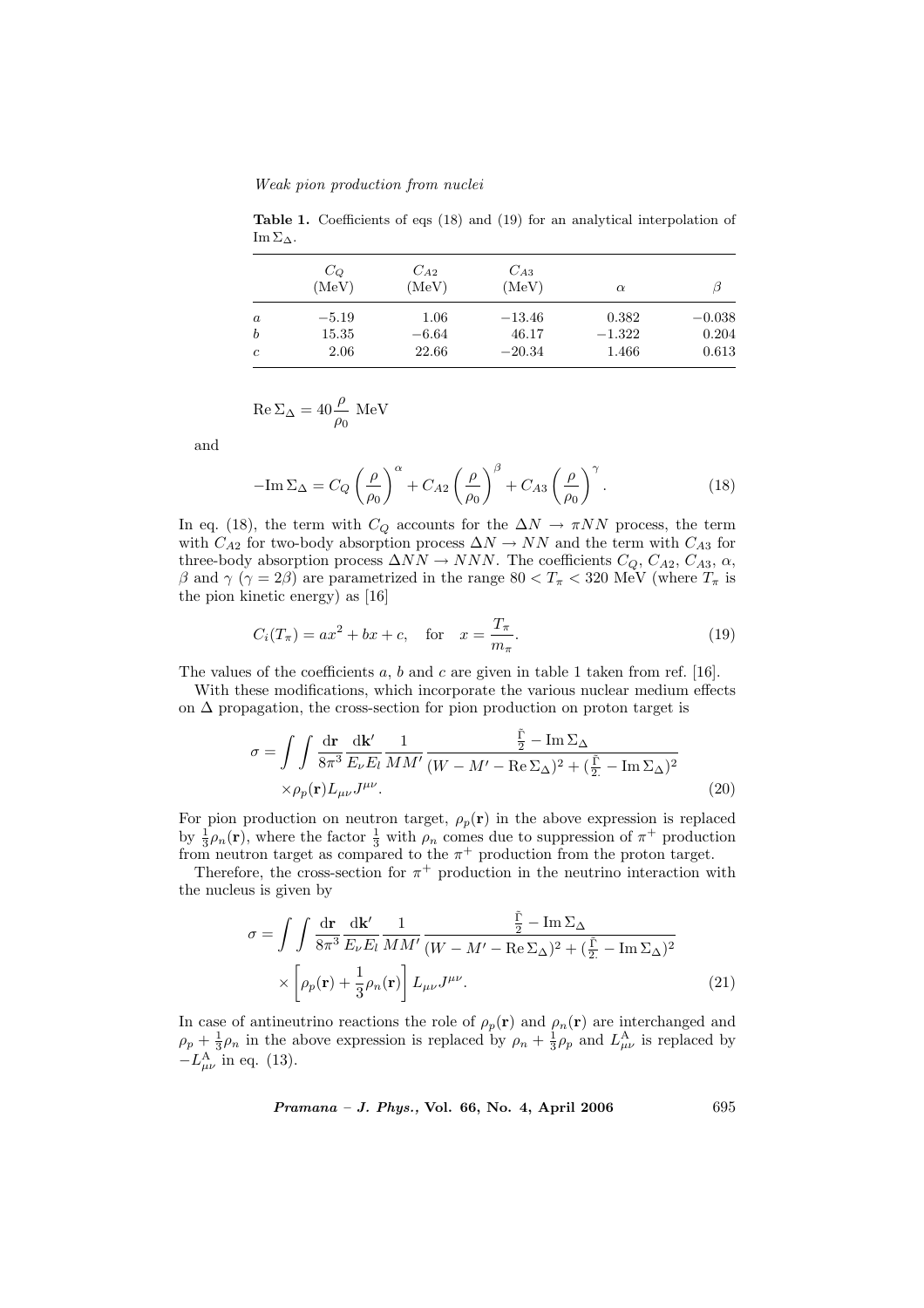## S K Singh, M Sajjad Athar and Shakeb Ahmad

## 3.2 Results

For our numerical calculation, to evaluate lepton momentum and angular distribution as well as the total scattering cross-section we use  $\rho_n(r) = \frac{A-Z}{A} \rho(r)$  and  $\rho_p(r) = \frac{Z}{A}\rho(r)$  in eq. (21), where  $\rho(r)$  is the nuclear density which we take to be a three-parameter Fermi (3pF) for  ${}^{12}$ C and  ${}^{16}$ O nuclei given by

$$
\rho(r) = \frac{\rho_0 (1 + w \frac{r^2}{\alpha^2})}{(1 + \exp((r - \alpha)/a))},\tag{22}
$$

where  $\alpha = 2.355$  fm,  $a = 0.5224$  fm and  $w = -0.149$  for <sup>12</sup>C nucleus and  $\alpha = 2.608$ fm,  $a = 0.513$  fm and  $w = -0.051$  for <sup>16</sup>O nucleus and a three-parameter Gaussian  $(3p)$  density for <sup>56</sup>Fe nucleus given by

$$
\rho(r) = \frac{\rho_0 (1 + w \frac{r^2}{\alpha^2})}{(1 + \exp((r^2 - \alpha^2)/a^2))},\tag{23}
$$

where  $\alpha = 3.475$  fm,  $a = 2.33$  fm and  $w = 0.401$  for <sup>56</sup>Fe nucleus. The parameters are taken from de Jager et al [20].

In figure 2, we present the results for the lepton momentum distribution  $d\sigma/dp_l$ in <sup>16</sup>O as a function of lepton momentum at a fixed neutrino energy  $E<sub>U</sub> = 1$  GeV. The results for the momentum distribution without the nuclear medium effects have been shown by solid lines and with the nuclear medium effects have been shown by dashed lines. We find a reduction of about 15–30% around the peak region of the momentum distribution. Further, we find that around 80–85% of these  $\Delta$ 's produce pions and the rest of them produce particle hole excitations. This is calculated by using  $\frac{\tilde{\Gamma}}{2}$  and  $C_3$  term in Im  $\Sigma_{\Delta}$  for the production of pion and for medium absorption of  $\Delta$ ,  $C_1$  and  $C_2$  terms in Im  $\Sigma_{\Delta}$  in eq. (21). Therefore, the total effect of the medium modification is a reduction of  $\approx 30-35\%$  in the peak region. However, pions once produced inside the nucleus, rescatter and some of them may be absorbed while coming out of the nucleus. We have estimated this



Figure 2. (a)  $d\sigma/dp_\mu$  vs.  $p_\mu$  at  $E_\nu = 1.0$  GeV for the charged current lepton production in oxygen with (dashed line) and without (solid line) nuclear medium effects. The result with nuclear medium and pion absorption effects is shown by dotted line. (b)  $d\sigma/d\cos\theta$  vs.  $\cos\theta$  for various cases as depicted in figure 2a.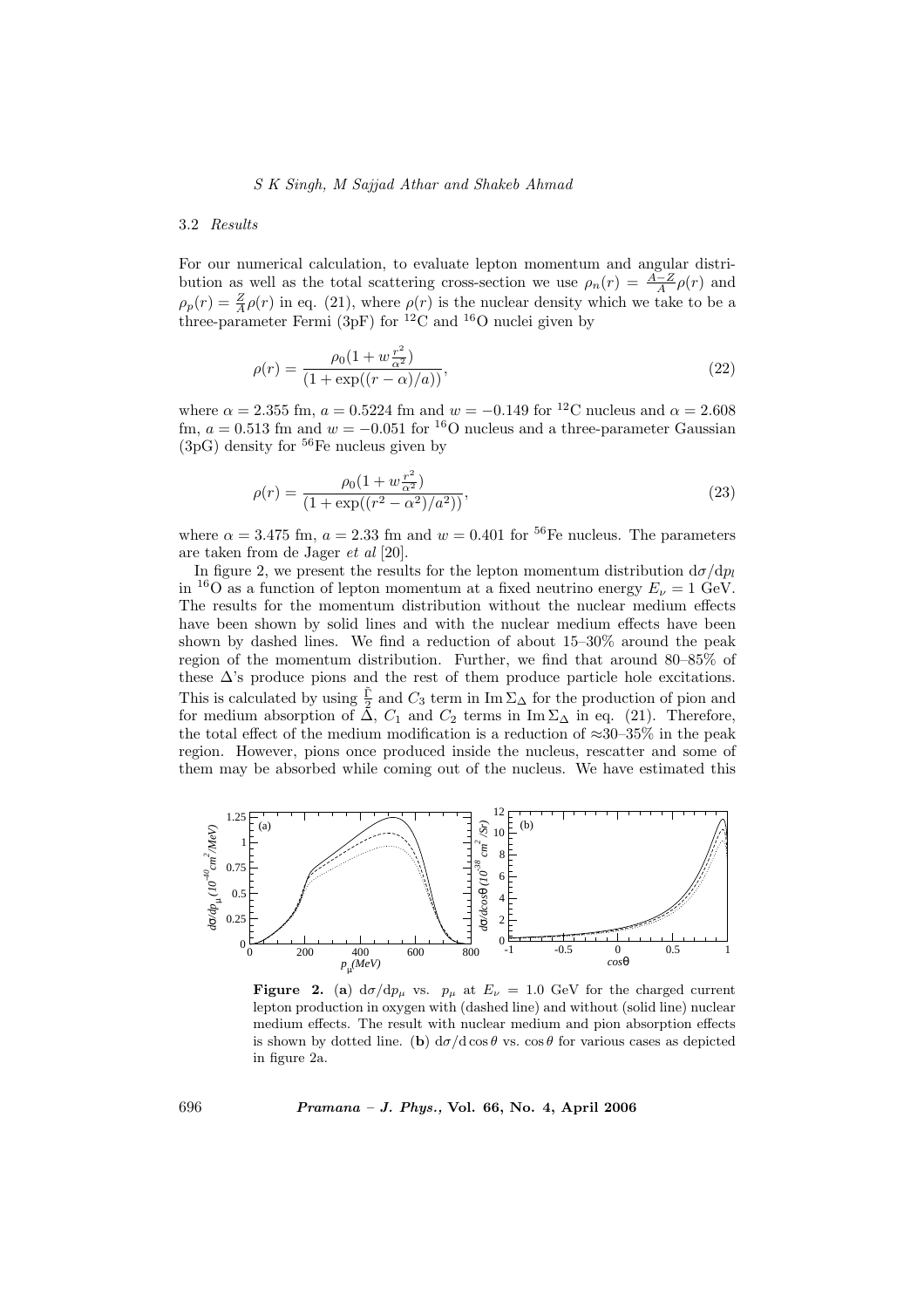absorption effect in an eikonal approximation using the energy-dependent mean free path of pions taken from ref. [16]. We find a further reduction in the momentum distribution of the muon spectrum to be around 15–20% in the peak region. In figure 2b, the results for the angular distribution  $(d\sigma/d \cos \theta)$ , where  $\theta$  is the angle between the outgoing lepton and the neutrino, has been shown for neutrino energy  $E_{\nu} = 1$  GeV. We find a reduction of around 10% in the forward direction when nuclear medium modification effects are incorporated. When the pion absorption effects are taken into account there is a further reduction of about 10% in the forward direction.

In figure 3a, we have shown the effects of medium modification and pion absorption for the total scattering cross-section  $\sigma$  in <sup>16</sup>O. The solid line is the result for the cross-section without nuclear medium effects, the dashed line shows the effect of medium modification and dotted line shows the effect when pion absorption is also taken into account. We find that the effect of medium modification results in a reduction of the cross-section of around 5% at  $E_{\nu} = 1$  GeV which further decreases with the increase in the neutrino energy. When pion absorption effects are taken into account there is a further reduction of around 10% at  $E_{\nu} = 1$  GeV. In figure 3b, we have shown the results with the nuclear medium modification and final state pion interaction effects for the total scattering cross-section  $\sigma$  in <sup>12</sup>C (dotted line),  $16$ O (dashed line) and  $56$ Fe (solid line).



**Figure 3.** (a) Total scattering cross-section  $\sigma(E_{\nu})$  for the charged current lepton production in  $^{16}$ O nucleus without (solid line) and with (dashed line) the nuclear medium effects. The result for nuclear medium and pion absorption effects is shown by dotted line. (b) Total scattering cross-section  $\sigma(E_{\nu})$ for the charged current lepton production in  ${}^{12}$ C (dotted line),  ${}^{16}$ O (dashed line) and  ${}^{56}$ Fe (solid line) with nuclear medium and pion absorption effects.



**Figure 4.** Direct and exchange diagrams for the reaction  $\nu_l(k) + p(p) \rightarrow$  $l^-(k') + p(p') + \pi^+(t).$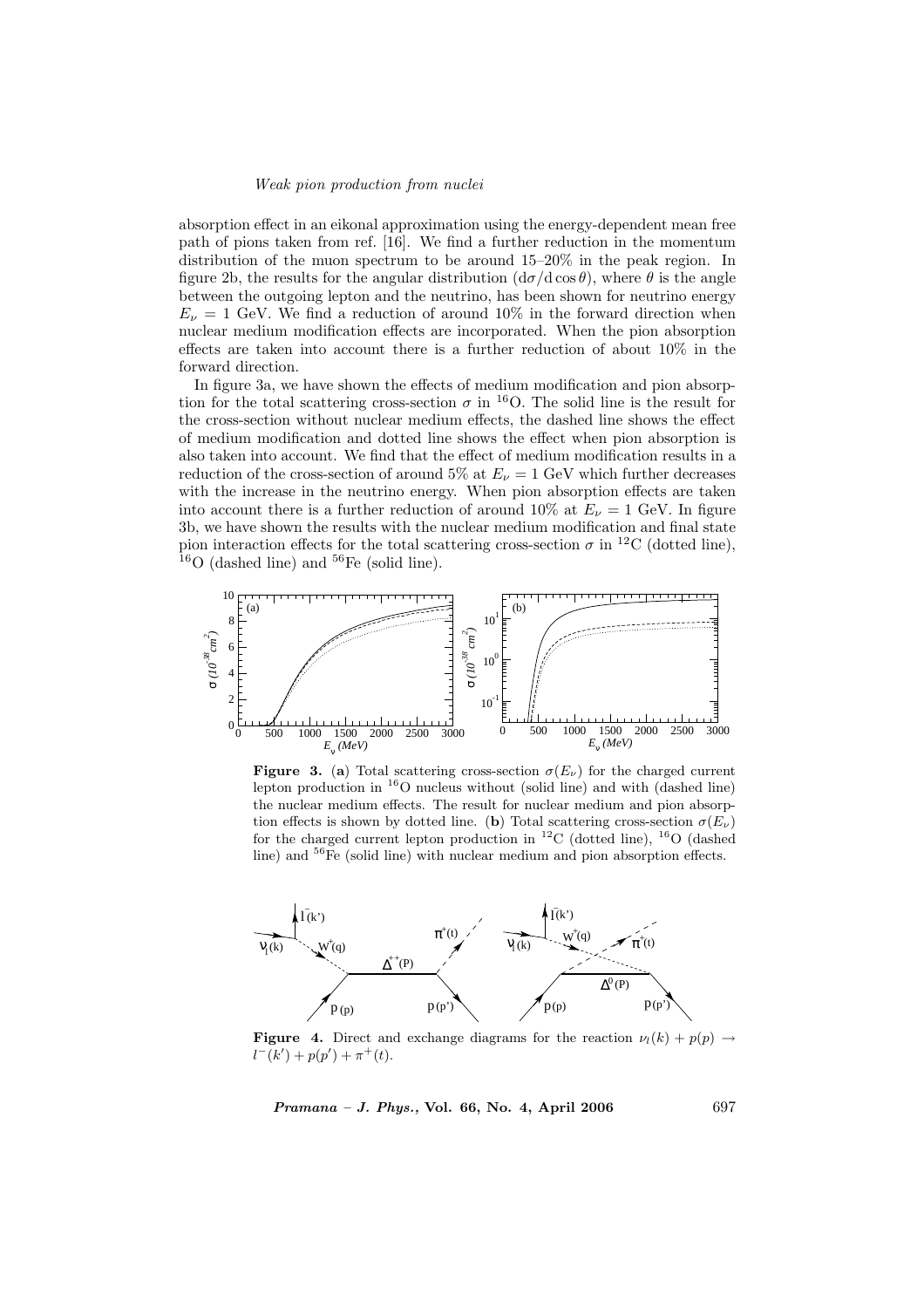

**Figure 5.** (a)  $d\sigma/dp_{\pi}$  vs.  $p_{\pi}$  at  $E_{\nu} = 1$  GeV for the charged current pion production in oxygen with (dashed line) and without (solid line) nuclear medium effects. The result with nuclear medium and pion absorption effects is shown by the dotted line. (b)  $d\sigma/d\cos\theta$  vs.  $\cos\theta$  at  $E_{\nu} = 1$  GeV for various cases as depicted in figure 5a.

## 4. Coherent weak pion production

The coherent pion production is the process in which the nucleus remains in the ground state. The study of such processes in electromagnetic interactions has shown that these are also dominated by  $\Delta$ -excitation in the intermediate energy region. Therefore, the weak pion production is also calculated using  $\Delta$  dominance model. In this energy region the coherent pion production induced by neutrinos have been studied by Kelkar et al [21] in a non-relativistic approach and by Kim et al [11] in a relativistic mean-field theory of the nucleus. At very high energies, the coherent pion production has been studied using PCAC and the Adler's theorem for forward production and extrapolating the results to non-zero  $Q^2$  [22]. Recently, these calculations have been updated by Paschos and Kartavtsev [23] using a generalized PCAC.

We calculate the coherent pion production induced by charged current interaction, i.e.  $\nu(\bar{\nu}) + {}^A_ZX \to l^-(l^+) + \pi^+ + {}^A_ZX$ . The calculations are done in a local density approximation using  $\Delta$  dominance in which the diagrams shown in figure 4, contribute.

The matrix elements corresponding to the Feynman diagrams shown in figure 4 is given by

$$
T = \frac{G_{\rm F}}{\sqrt{2}} \bar{u}(k')\gamma^{\mu} (1 - \gamma_5)u(k)(J_{\rm direct}^{\mu} + J_{\rm exchange}^{\mu})F(\mathbf{q} - \mathbf{p}_{\pi}), \tag{24}
$$

where

$$
J_{\text{direct}}^{\mu} = \sqrt{3} \frac{G_{\text{F}}}{\sqrt{2}} \cos \theta_c \frac{f_{\pi N \Delta}}{m_{\pi}} t_{\sigma}^{\pi} \sum_s \bar{\Psi}^s(p') \Delta^{\sigma \lambda} O_{\lambda \mu} \Psi^s(p), \tag{25}
$$

$$
J_{\text{exchange}}^{\mu} = \sqrt{3} \frac{G_F}{\sqrt{2}} \cos \theta_c \frac{f_{\pi N \Delta}}{m_{\pi}} \sum_s \bar{\Psi}^s(p') t_{\sigma}^{\pi} O^{\sigma \lambda} \Delta_{\lambda \mu} \Psi^s(p), \tag{26}
$$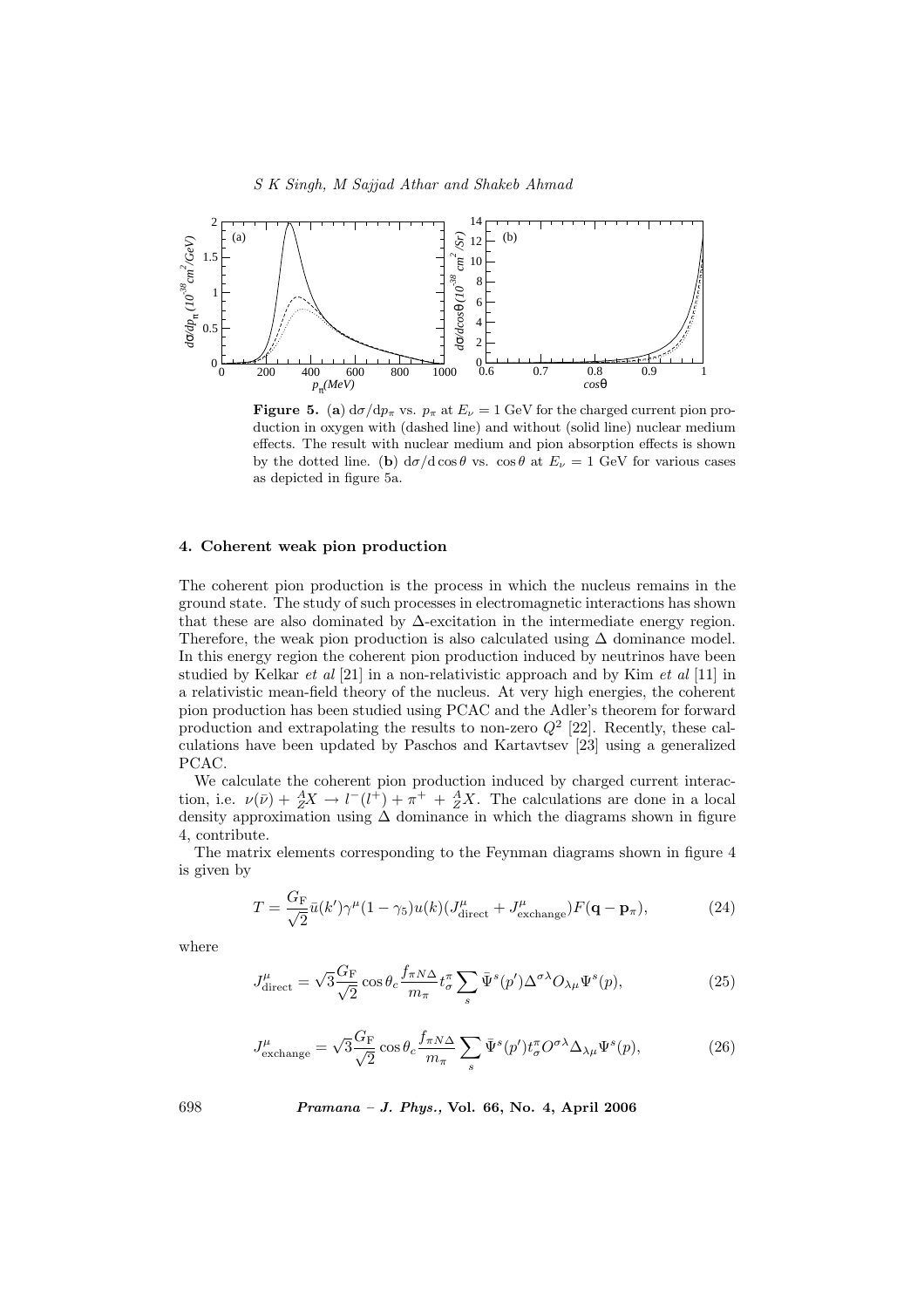$$
F(\mathbf{q} - \mathbf{p}_{\pi}) = \int d^3 r \left( \rho_p(\mathbf{r}) + \frac{1}{3} \rho_n(\mathbf{r}) \right) e^{i(\mathbf{q} - \mathbf{p}_{\pi}) \cdot \mathbf{r}}.
$$
 (27)

 $\Delta^{\sigma\lambda}$  or  $\Delta_{\lambda\mu}$  is the relativistic  $\Delta$  propagator given by eq. (14) and  $O_{\lambda\mu}$  or  $O^{\sigma\lambda}$ is the weak  $N - \Delta$  transition vertex given as the sum of  $V^{\mu} + A^{\mu}$  using eqs (7) and (8).

Using these expressions the following form of the double differential cross-section for pion production is obtained:

$$
\frac{\mathrm{d}^2 \sigma}{\mathrm{d}\Omega_\pi \mathrm{d}E_\pi} = \frac{1}{8} \frac{1}{(2\pi)^5} \frac{(E_\nu - E_\pi)}{E_\nu} |\mathbf{p}_\pi| \Sigma |T|^2, \tag{28}
$$

where  $|T|^2$  is obtained by squaring the terms given in eq. (24). Similar expressions are derived for the lepton differential spectrum for the process induced by the charged currents.

The numerical evaluation of the cross-section given in eq. (28) has been done for <sup>12</sup>C, <sup>16</sup>O and <sup>56</sup>Fe using nuclear densities from eqs (22) and (23) and the results are presented in figures 5 and 6. It is found that for coherent production the axial vector current gives dominant contribution and the contribution from the vector current is almost the same. Therefore, the results for the neutrino and antineutrino reactions are almost negligible. This is in agreement with the results obtained by Kim *et al* [11] and Kelkar *et al* [21].

In figure 5a, we present the results for the momentum distribution  $d\sigma/dp_{\pi}$  in <sup>16</sup>O as a function of pion momentum at a fixed neutrino energy  $E_{\nu} = 1$  GeV. The results for the momentum distribution without the nuclear medium effects have been shown by solid lines and with the nuclear medium effects have been shown by dashed lines. We find a reduction of about 60–80% around the peak region of the momentum distribution. We find a further reduction in the pion momentum distribution to be around 15–30% in the peak region due to pion absorption effects as shown by dotted lines in this figure. In figure 5b, the results for the angular distribution  $d\sigma/d \cos\theta$  has been shown for neutrino energy  $E_{\nu} = 1$  GeV. The angular distribution has been found to be very sharply peaked in the forward direction. The results without(with) medium modification effects have been shown by solid line (dashed line). We find a reduction of around 15–20% in the forward direction when nuclear medium modification effects are incorporated. When the pion absorption effects are taken into account, which has been shown here by dotted line, there is a further reduction of about 8–10% in the forward direction.

In figure 6a, we have presented the results of the total scattering cross-section  $\sigma(E_{\nu})$  for the charged current coherent process in <sup>16</sup>O. The result of  $\sigma(E_{\nu})$  without the nuclear medium effects has been shown by solid line and with the nuclear medium effects has been shown by dashed line. We find the reduction in the crosssection because of the medium modification on  $\Delta$  to be quite substantial at low energies. For example, at  $E_{\nu} = 0.7 \text{ GeV}$ , it is ≈40% which decreases with the increase in energy and this reduction becomes 30% at  $E_{\nu} = 1$  GeV and 20% at  $E_{\nu} = 1.5$  GeV. When pion absorption effects are taken into account, there is a further reduction of 25–30% at these energies. In figure 6b we show the results for the total cross-section  $\sigma(E_{\nu})$  for coherent pion production in nuclei like <sup>12</sup>C (dotted line),  $^{16}$ O (dashed line) and  $^{56}$ Fe (solid line).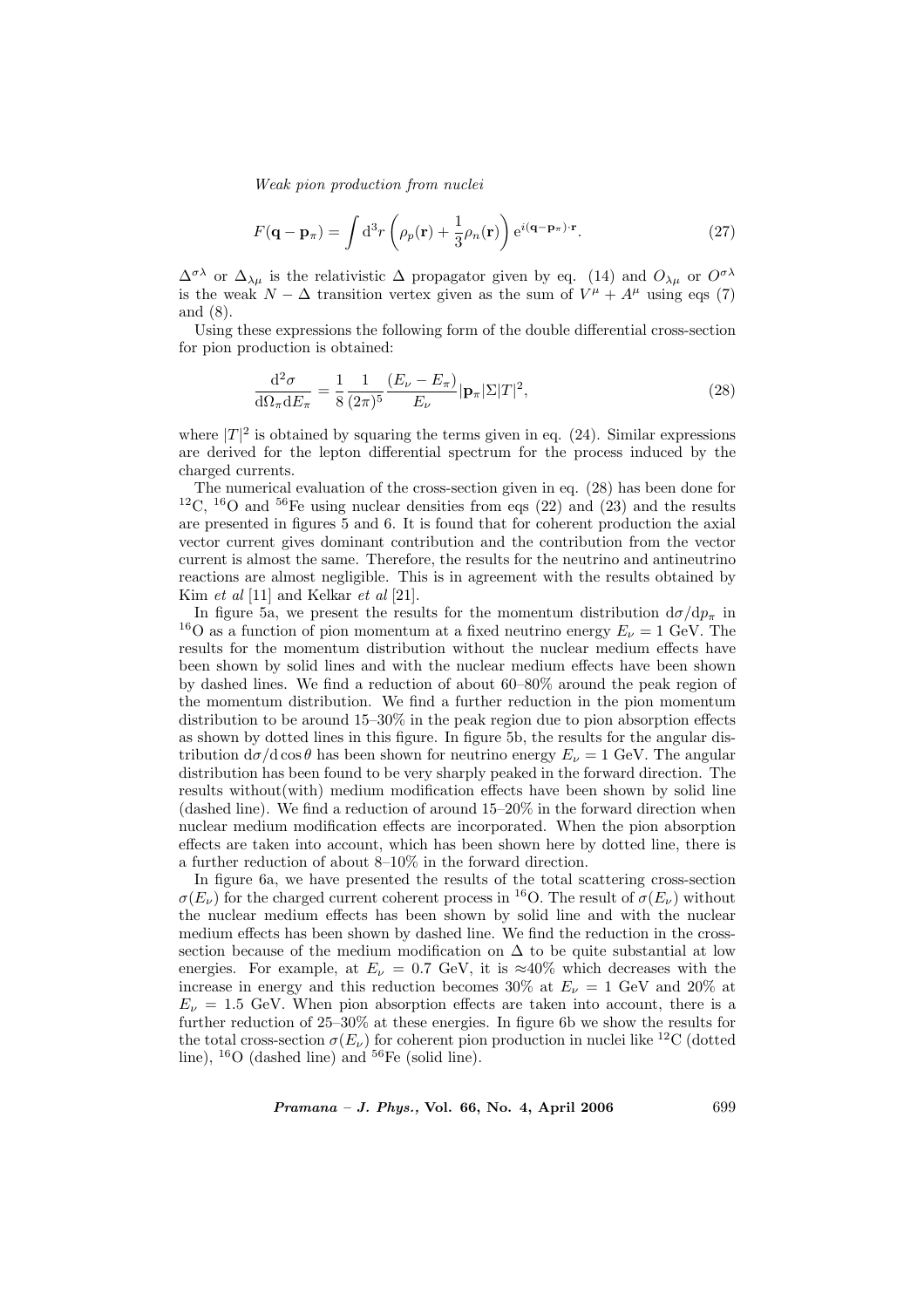

**Figure 6.** (a) Total cross-section  $\sigma(E_{\nu})$  for the charged current coherent pion production in <sup>16</sup>O nucleus without (solid line) and with (dashed line) nuclear medium effects. The result with nuclear medium and pion absorption effects is shown by the dotted line. (b) Total scattering cross-section  $\sigma(E_{\nu})$  for the coherent charged current pion production in  ${}^{12}$ C (dotted line),  ${}^{16}O$  (dashed line) and <sup>56</sup>Fe (solid line) with nuclear medium and pion absorption effects.

## 5. Conclusions

We have calculated the weak pion production induced by charged currents in neutrino resctions at intermediate neutrino energies of  $E_\nu \approx 1$  GeV. This is relevant for the neutrino oscillation experiments being done with atmospheric neutrinos and the accelerator neutrinos at K2K and MiniBooNE.

The incoherent and coherent pion production have been calculated for  ${}^{12}C$ ,  ${}^{16}O$ and <sup>56</sup>Fe and the numerical results have been presented. The nuclear medium effects have been calculated using the renormalization of ∆ properties in the nuclear medium and the pion distortion effects using the energy-dependent mean free path of pions as determined from the electromagnetic and strong interaction processes in this energy region. The numerical results for the momentum distribution, angular distribution for lepton and/or pions and the total cross-section have been presented and discussed.

# Acknowledgements

This work was financially supported by the Department of Science and Technology, Government of India under grant number DST SP/S2/K-07/2000. One of the authors (SA) would like to thank CSIR for the financial support.

## References

- [1] P Allen et al, Nucl. Phys. B176, 269 (1979) J Bell et al, Phys. Rev. Lett. 41, 1008 (1978) W Lee et al, Phys. Rev. Lett. 38, 202 (1977)
- [2] S J Barish et al, Phys. Rev. D19, 2521 (1979) G M Radecky et al, Phys. Rev. D25, 1161 (1982)